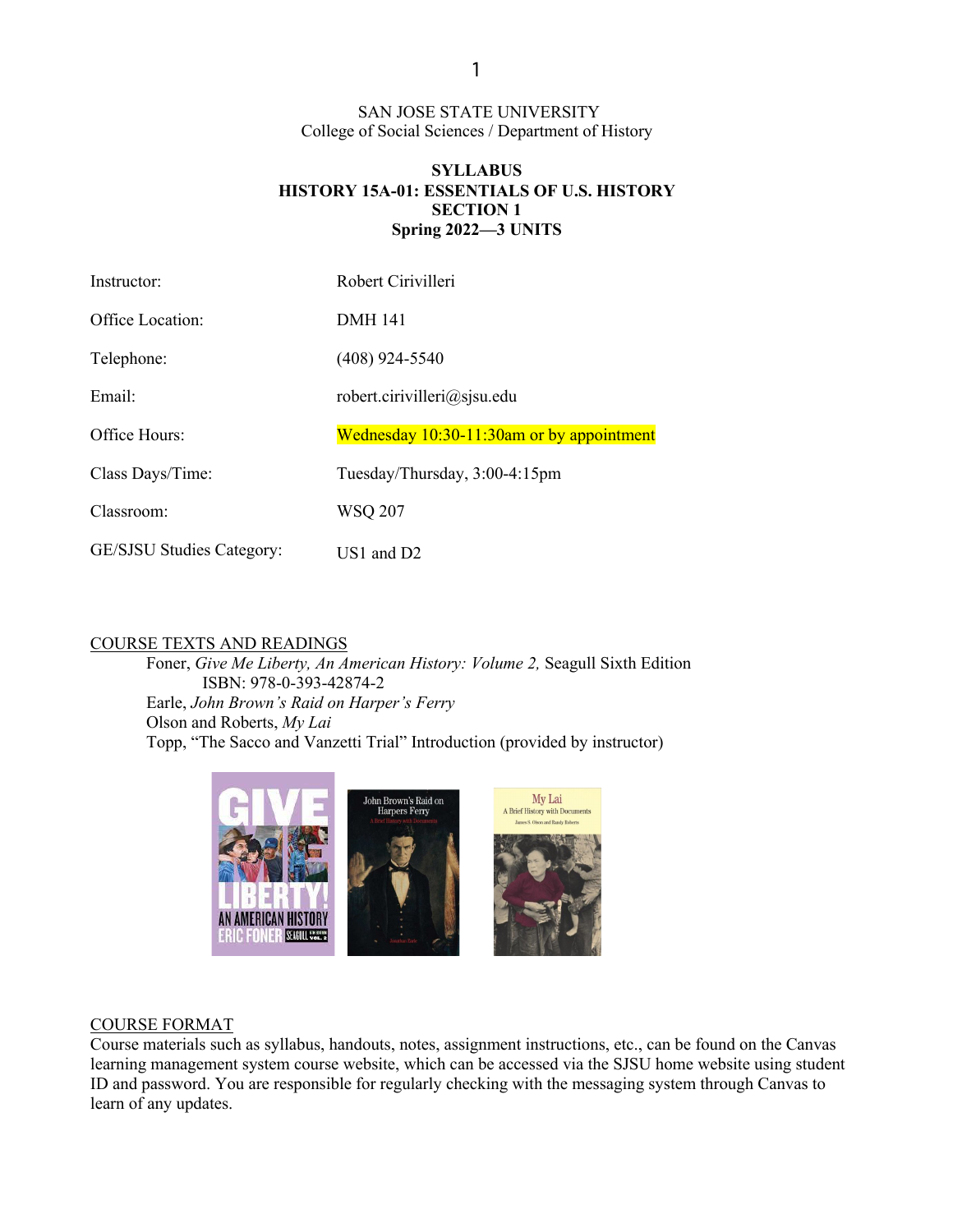#### COURSE DESCRIPTION

From the SJSU Catalog: Treatment of essentials of U.S. history. Satisfies the American institutions requirement in U.S. history (US1) and the Core GE requirement in Social Sciences: Comparative Systems, Cultures, and Environments (D2).

History 15A is designed to introduce students to the essential events, ideas, turning points and transitions that have shaped American history from its origins to the present day. Students will examine key periods in American history focusing on both conventional and alternative interpretations of historical events and political processes that have shaped our modern economic, political and social systems. This information will be presented in a multi-cultural framework, including both conflict and consensus perspectives, of the choices and options available to individuals and groups in their social, economic and political relations. Students will also read key primary source documents and writings in the history of the United States, in order to give them direct exposure to the words, thoughts and feelings of the incredibly diverse personalities that helped shape and define the great epochs of the past five hundred years of American history. Finally, students will be able to draw connections between the great social, economic, political and cultural issues of the past and those issues that animate our American society today. Throughout the course of the semester, students will develop the skills used by historians to research, analyze, critically think and argue about the past, which will provide them with transferable skills essential for future success in their careers and in their roles as American citizens.

#### GENERAL EDUCATION LEARNING OUTCOMES (GELO)

Upon successful completion of this course, students will be able to:

1. GELO 1 (US1): Describe the principal events, developments, ideas, politics, and international relations in all the territories now in the United States from the beginnings of this society until the present. While considering these topics, students will be asked to analyze certain subtopics. Assessed by multiple-choice and essay questions on midterm and final exams, periodic quizzes, primary source problem activities, poll questions and in-class discussion assignments.

2. GELO 2 (D2): Place contemporary developments in cultural, historical, environmental, and spatial contexts. Assessed by multiple-choice and essay questions on midterm and final exams, periodic quizzes, primary source problem activities, poll questions and in-class discussion assignments.

3. GELO 3 (D2): Identify the dynamics of ethnic, cultural, gender/sexual, age-based, class, regional, national, transnational, and global identities and the similarities, differences, linkages, and interactions between them. Assessed by multiple-choice and essay questions on midterm and final exams, periodic quizzes, primary source problem activities, poll questions and in-class discussion assignments.

4. GELO 4 (D2): Evaluate social science information, draw on different points of view, and formulate applications appropriate to contemporary social issues. Assessed by multiple-choice and essay questions on midterm and final exams, periodic quizzes, primary source problem activities, poll questions and in-class discussion assignments.

5. GELO 5 (D2): Compare and contrast two or more ethnic groups, cultures, regions, nations, or social systems in the context of U.S. history. Assessed by multiple-choice and essay questions on midterm and final exams, periodic quizzes, primary source problem activities, poll questions and in-class discussion assignments.

## COURSE LEARNING OUTCOMES (CLO)

.

Upon successful completion of this course, students will be able to:

- 1. CLO 1: Distinguish between primary and secondary materials and decide when to use each
- 2. CLO 2: Develop a methodological practice of sifting, analyzing, ordering, synthesizing, and interpreting evidence.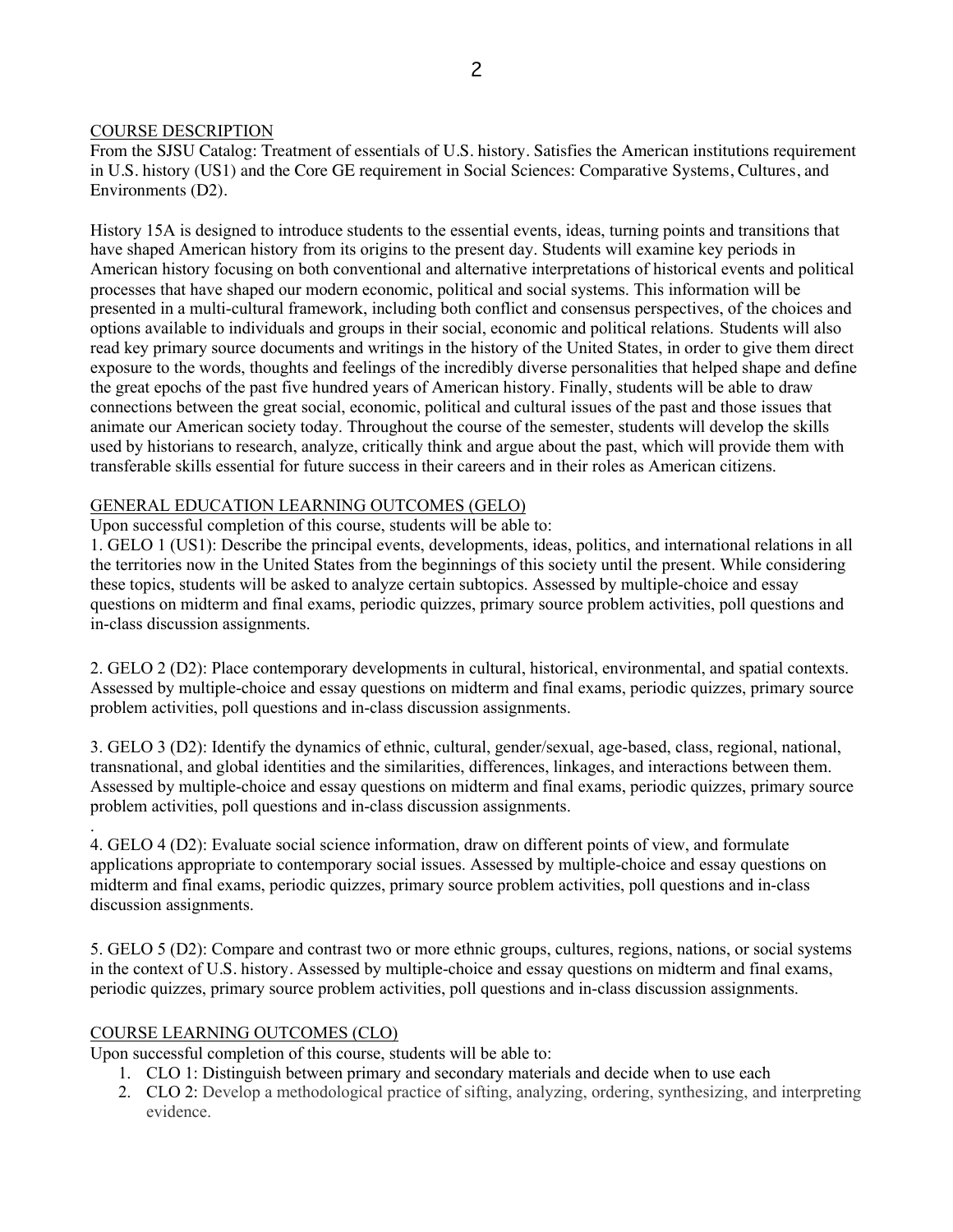- 3. CLO 3: Identify and summarize other scholars' historical arguments.
- 4. CLO 4: Apply historical knowledge and analysis to contribute to contemporary social dialogue.
- 5. CLO 5: Generate a historical argument that is reasoned and based on historical evidence selected, arranged, and analyzed
- 6. CLO 6: Generate significant, open-ended questions about the past and devise strategies to answer them
- 7. CLO 7: Read the history text, study and take notes and then apply the knowledge in class.

#### COURSE WORKLOAD

SJSU classes are designed such that in order to be successful, it is expected that students will spend a minimum of forty-five hours for each unit of credit (normally **9 hours per week** for a three unit class), including preparing for class, participating in course activities, completing assignments, and so on. More details about student workload can be found in University Policy S12-3 at http://www.sjsu.edu/senate/docs/S12-3.pdf.

## COURSE REQUIREMENTS AND ASSIGNMENTS:

Your text for this course is Eric Foner's *Give Me Liberty, Volume 2* (see above image).

- COURSE FORMAT: The format for this course consists mainly of lectures that will be delivered in person during the regularly scheduled weekly meetings.
- EXAMS: You will be required to take **two midterm exams** and **one final exam**.
	- o The exams will comprise of 50 multiple-choice questions and three identification terms. The final will also consist of 50 multiple-choice questions and three identifications. The final is not comprehensive; it will cover only the material discussed or assigned in the last section of the course.
- QUIZZES: **IMPORTANT**: TO TAKE ALL QUIZZES, YOU WILL BE REQUIRED TO HAVE A WEBCAM ON YOUR COMPUTER, LAPTOP, TABLET, OR DEVICE. If you don't have webcam availability, you will need to get one from SJSU Equipment Loan.
- You will be required to complete three quizzes on the following selected readings:
	- o The **Introductions** and **selected primary sources** from two Bedford/St. Martins books—
		- § *John Brown's Raid on Harper's Ferry: A Brief History with Documents*
		- § *My Lai: A Brief History with Documents*
		- You can purchase these two short books (see above images), at the bookstore or online.
	- o One introductory essay which will be provided by the instructor (it can be found on Canvas in the Weekly Module):
		- § *The Sacco and Vanzetti Case: A Brief History with Documents*
	- There will be a quiz on each of the three readings which you will take on Canvas.
		- o The *John Brown's Raid, Sacco and Vanzetti* and *My Lai* quizzes will consist of 15 multiple-choice or True/False questions, each worth 3 points (45 total) and you will have 25 minutes to complete them.
- ON-LINE DISCUSSIONS: You will be required to participate in 3 online discussions covering each of the three short readings above.
	- o Each student will be assigned to a group containing 6-7 persons. You will remain in this group with these students for the duration of the course.
	- o Following the completion of each of the three quizzes, a document will become available on Canvas in the "Discussions" tab that contains discussion questions. You are to post your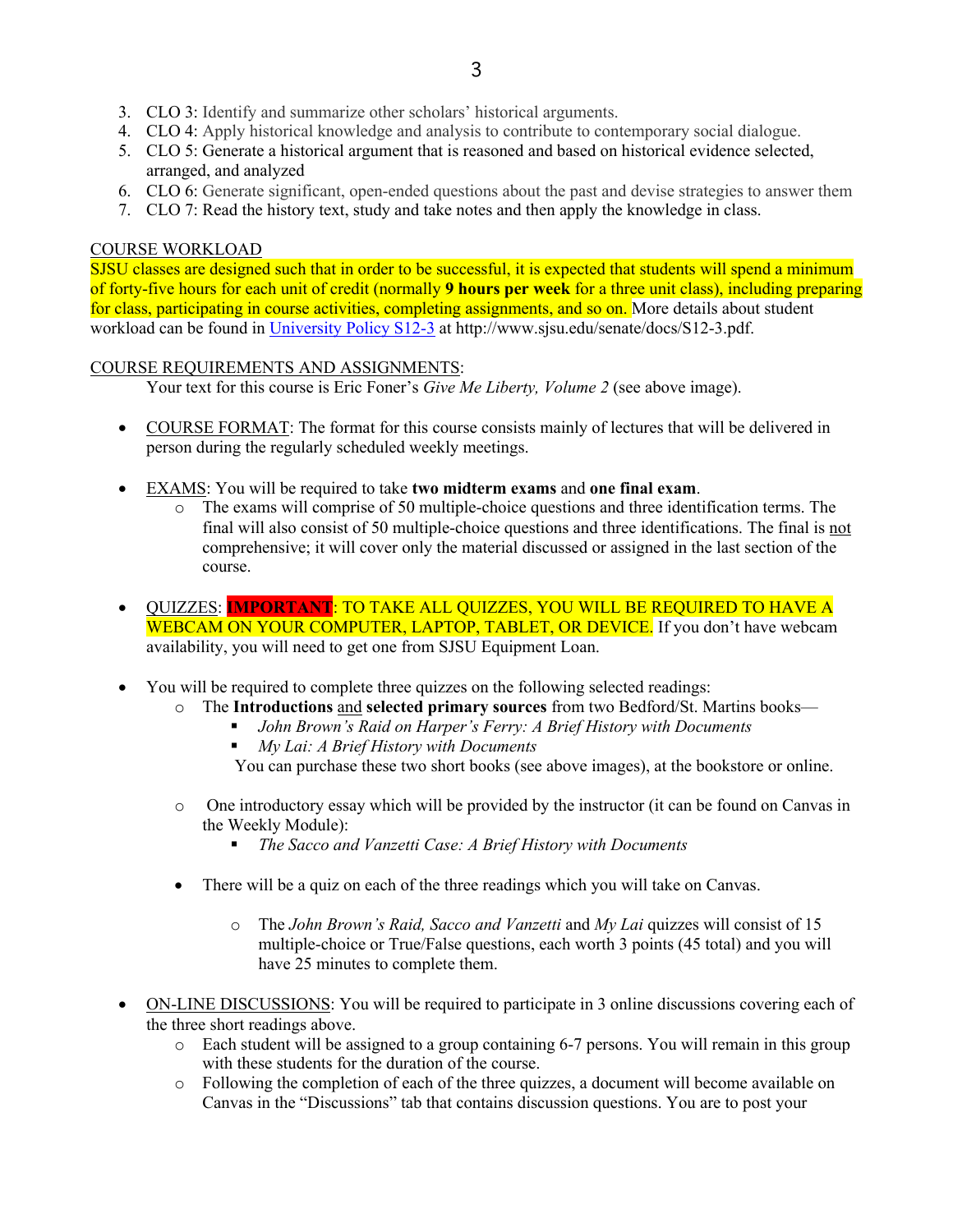answers to the questions, and also reply to the posts of at least **one** other member of your group. Each completed discussion document will be worth 20 points. We will have an in-class synchronous discussion of each of the three subjects as well.

• IN-CLASS DISCUSSIONS: There will in-class discussions throughout the semester on various issues or questions that will be based on topics covered in lecture. Your attendance and participation in these discussions will be calculated as part of an overall participation grade of 55 points.

4

## ASSIGNMENTS AND GRADING:

If you have questions on how your exam was assessed I encourage you to see me during office hours or on a scheduled appointment date. I will be happy to go over your exam with you and help you devise strategies to improve your grade. I am also happy to fill out an academic or fraternity/sorority grade check form, but you must give me advance notice and then arrange to meet me in my office.

| <b>Assignment</b>                  | <b>Points</b>         | <b>Percentage of Grade</b> |
|------------------------------------|-----------------------|----------------------------|
| 2 midterms                         | 300 (150 each)        | 43%                        |
| 1 final exam                       | 150                   | 21%                        |
| 3 Online Quizzes                   | 135 (45 each)         | 19%                        |
| 3 Online Discussions               | $60(20 \text{ each})$ | 9%                         |
| In Class Discussions/Participation | 55                    | 9%                         |
| <b>TOTAL</b>                       | 700                   | 100%                       |

Grade Breakdown is as follows:

| A           | $100 - 93\%$ | $C_{\pm}$    | 77-74%      | D- | 59-57%   |
|-------------|--------------|--------------|-------------|----|----------|
| А-          | $92 - 90\%$  | C            | 73-69%      | F  | $56-0\%$ |
| $_{\rm B+}$ | 89-87%       | $C-$         | 68-66%      |    |          |
| B           | 86-82%       | $D+$         | $65-63\%$   |    |          |
| B-          | 81-78%       | $\mathbf{D}$ | $62 - 60\%$ |    |          |

# LATE ASSIGNMENT POLICY

I do not accept late assignments nor will I give late or make-up exams unless there is a VITALLY COMPELLING REASON to do so. **ALL LATE ASSIGNMENTS WILL BE MARKED DOWN 20%.** A compelling reason exists only when you provide me with a valid reason BEFORE THE ASSIGNMENT IS DUE, as to why you cannot complete the assignment on time, or take the exam at the scheduled time. A valid excuse also requires official documentation verifying your absence. Even if you have a valid reason for missing an exam or assignment, the professor reserves the right to subtract points for late work. I also do not grant incompletes for any reason.

If you feel you cannot complete the work required for this class you must drop before the required deadline! The last day that you can drop this class is MONDAY, FEBRUARY 7<sup>TH</sup>. It is the responsibility of the student, NOT the instructor to drop students, so don't assume that because you have stopped attending, you will be dropped.

# UNIVERSITY POLICIES:

Per University Policy @16-9, university-wide policy information relevant to all courses, such as academic integrity, accommodations, etc. will be available on Office of Graduate and Undergraduate Programs' Syllabus Information web page at http://www.sjsu.edu/gup/syllabusinfo/"

# READING ASSIGNMENTS AND CLASS CALENDAR

TOPIC ASSIGNMENTS

**Week 1—Jan 27**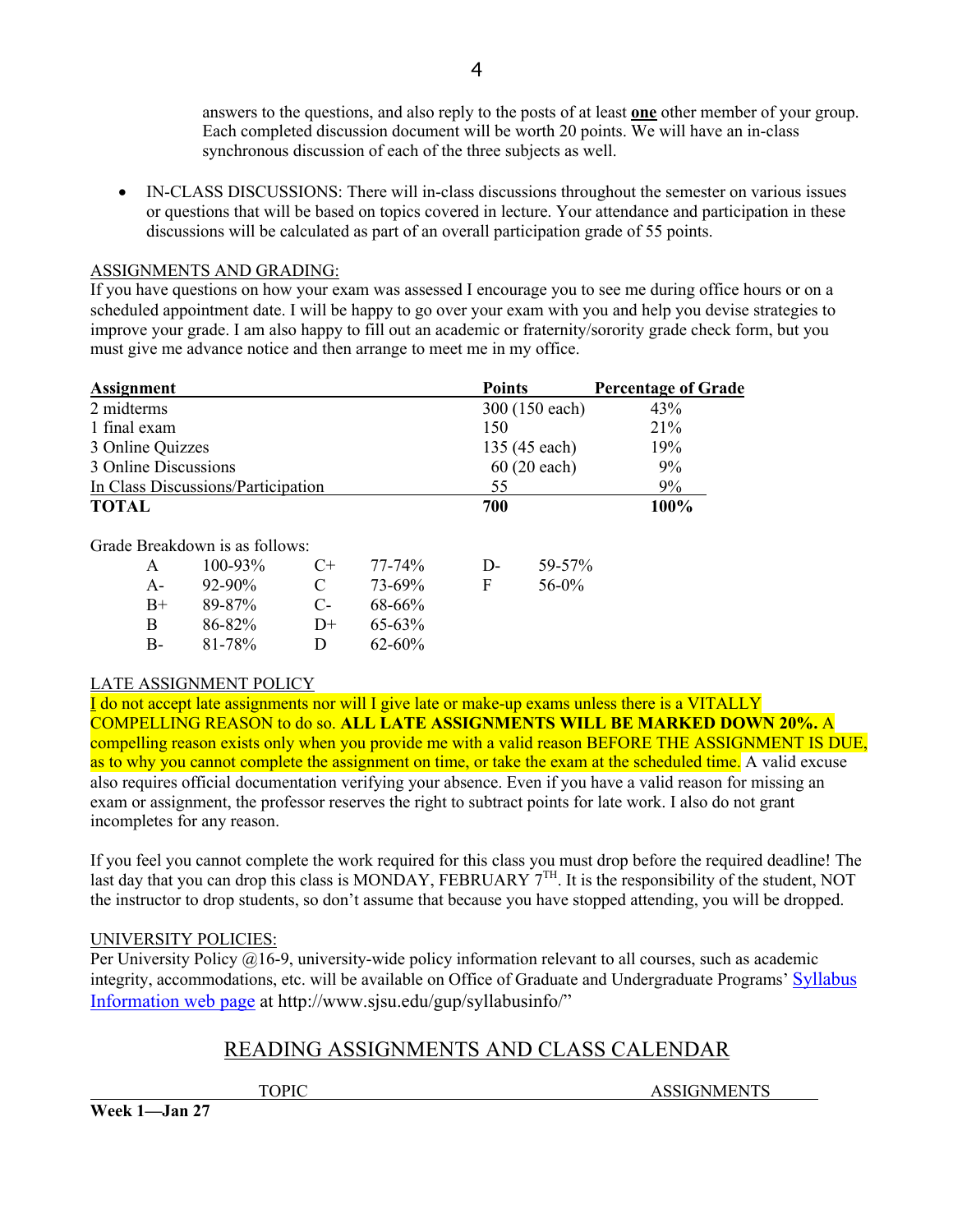| Thurs $[1]$ :                                                       | Introduction:<br>From Early English Settlement to the Conquest of a Continent                |                               |  |  |  |
|---------------------------------------------------------------------|----------------------------------------------------------------------------------------------|-------------------------------|--|--|--|
| <b>Week 2-Feb 1-3</b><br>Tues $[2]$ :                               | The Conquest of a Continent                                                                  |                               |  |  |  |
| Thurs $[3]$ :                                                       | The House Divided, 1846-1861<br><b>John Brown's Raid on Harper's Ferry, Introduction</b>     | QUIZ #1                       |  |  |  |
| <b>John Brown Online Discussion #1 DUE FRIDAY, FEB 4 at 11:30pm</b> |                                                                                              |                               |  |  |  |
| <b>Week 3-Feb 8-10</b><br>Tues $[4]$ :                              | Civil War                                                                                    | Foner, Ch. 14 (PDF)           |  |  |  |
| Thurs $[5]$ :                                                       | Civil War and Reconstruction                                                                 |                               |  |  |  |
| <b>Week 4-Feb 15-17</b><br>Tues $[6]$ :                             | Reconstruction                                                                               | Foner, Ch. 15                 |  |  |  |
| Thurs $[7]$ :                                                       | The Gilded Age—American Industrialism                                                        |                               |  |  |  |
| <b>Week 5-Feb 22-24</b><br>Tues $[8]$ :                             | The Gilded Age—American Industrialism<br><b>Discussion Handout—Technology and Ethics</b>     | Foner, Ch. 16                 |  |  |  |
| Thurs $[9]$ :                                                       | The City and its Workers—Urban America                                                       | Foner, Ch. 16                 |  |  |  |
| Week 6-Mar 1-3<br>Tues $[10]$ :                                     | MIDTERM ONE - CHAPTERS 14-16                                                                 |                               |  |  |  |
| Thurs $[11]$ :                                                      | Politics and Empire<br>Discussion Handout—Late 19 <sup>th</sup> Century American Imperialism | Foner, Ch. 17                 |  |  |  |
| <b>Week 7-Mar 8-10</b><br>Tues $[12]$ :                             | The Progressive Era                                                                          | Foner, Ch. 18                 |  |  |  |
| Thurs $[13]$ :                                                      | Progressivism and National Politics                                                          |                               |  |  |  |
| <b>Week 8-Mar 15-17</b><br>Tues $[14]$ :                            | America and the Great War                                                                    | Foner, Ch. 19                 |  |  |  |
| Thurs [15]:                                                         | The Great War and its Aftermath                                                              |                               |  |  |  |
| <b>Week 9-Mar 22-24</b><br>Tues $[16]$ :                            | The New Era<br>The Sacco and Vanzetti Case, Introduction                                     | Foner, Ch. 19-20<br>$QUIZ$ #2 |  |  |  |
|                                                                     | Sacco and Vanzetti Online Discussion DUE WEDNESDAY, MARCH 23RD at 11:30pm                    |                               |  |  |  |
| Thurs $[17]$ :                                                      | The Great Depression and the New Deal                                                        | Foner, Ch. 20-21              |  |  |  |